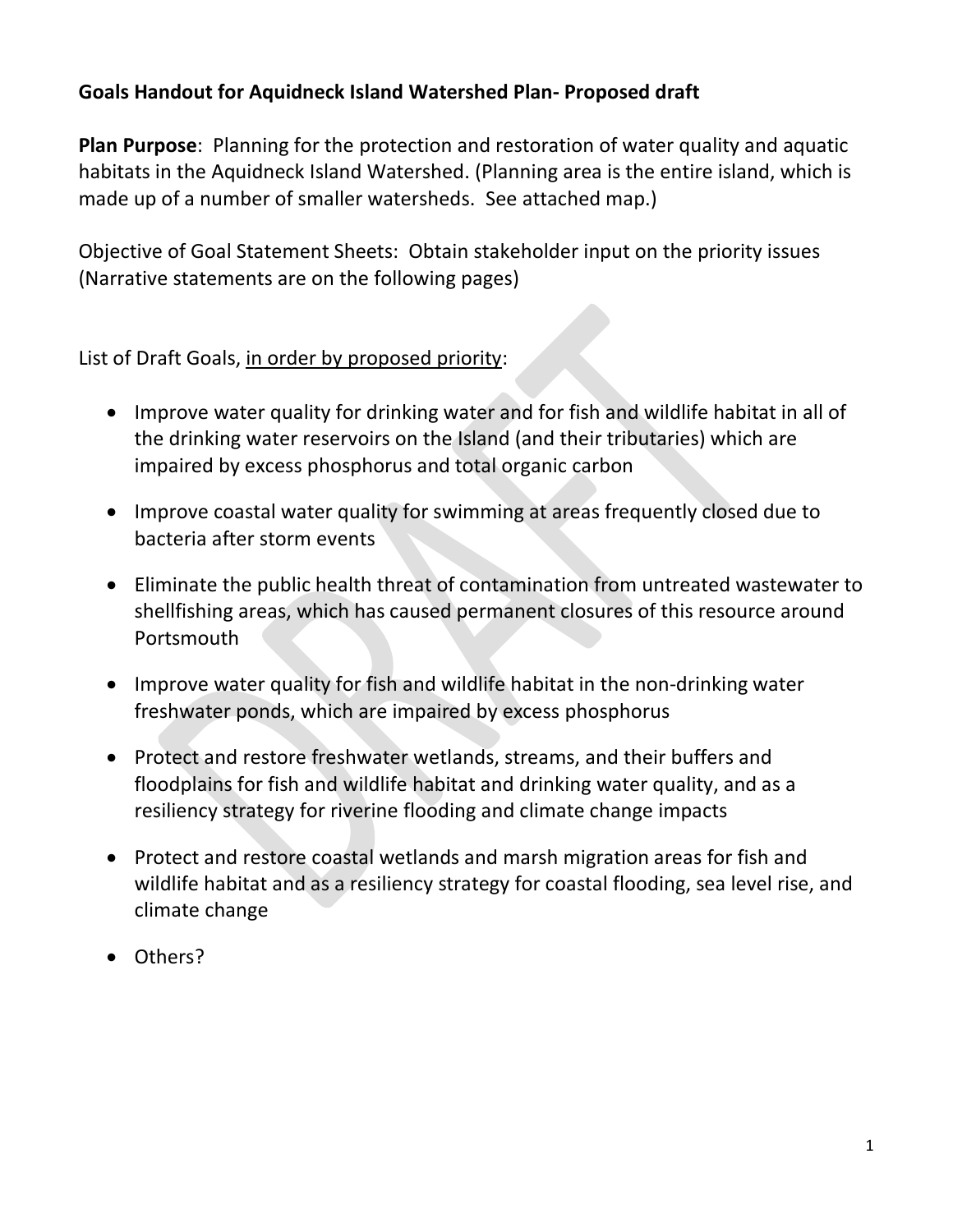**Goal: Improve water quality for drinking water and for fish and wildlife habitat in all of the drinking water reservoirs on the Island (and their tributaries) which are impaired by excess nutrients (phosphorus and total organic carbon)**

**Narrative**: (draft narrative, awaiting TMDL to refine details)

Excess Phosphorus in fresh waterbodies fuels algae growth. Algae blooms are a threat to the aquatic ecosystem which can harm fish and other aquatic life. Algae blooms are observed in all 7 of the drinking water reservoirs on the Island, and contribute to high levels of organic carbon in the water. Organic carbon, when present during the standard drinking water treatment process, creates a harmful byproduct which must then also be treated, driving up costs. Nitrogen levels in the reservoirs are also high and are potentially linked to cyanobacteria blooms (aka 'blue-green algae,' potentially toxic), warranting an additional public health concern.

# **Causes/Sources/Threats:**

- Stormwater runoff carrying:
	- o fertilizer
	- o eroding soils (sediment)
	- o pet and animal waste
	- o combustion emissions
- waterfowl (nuisance geese congregate on reservoir banks, open lawn areas, and in the reservoirs)
- wastewater
	- o septic systems
	- o illicit connections of wastewater to storm drains
	- o cracked/ leaking sewer pipes (no longer a potential source due to further investigation and sewer system improvements)
- Internal cycling (phosphorus that enters the ponds remains in the bottom sediment and recirculates back into the water column where it continues to affect the habitat)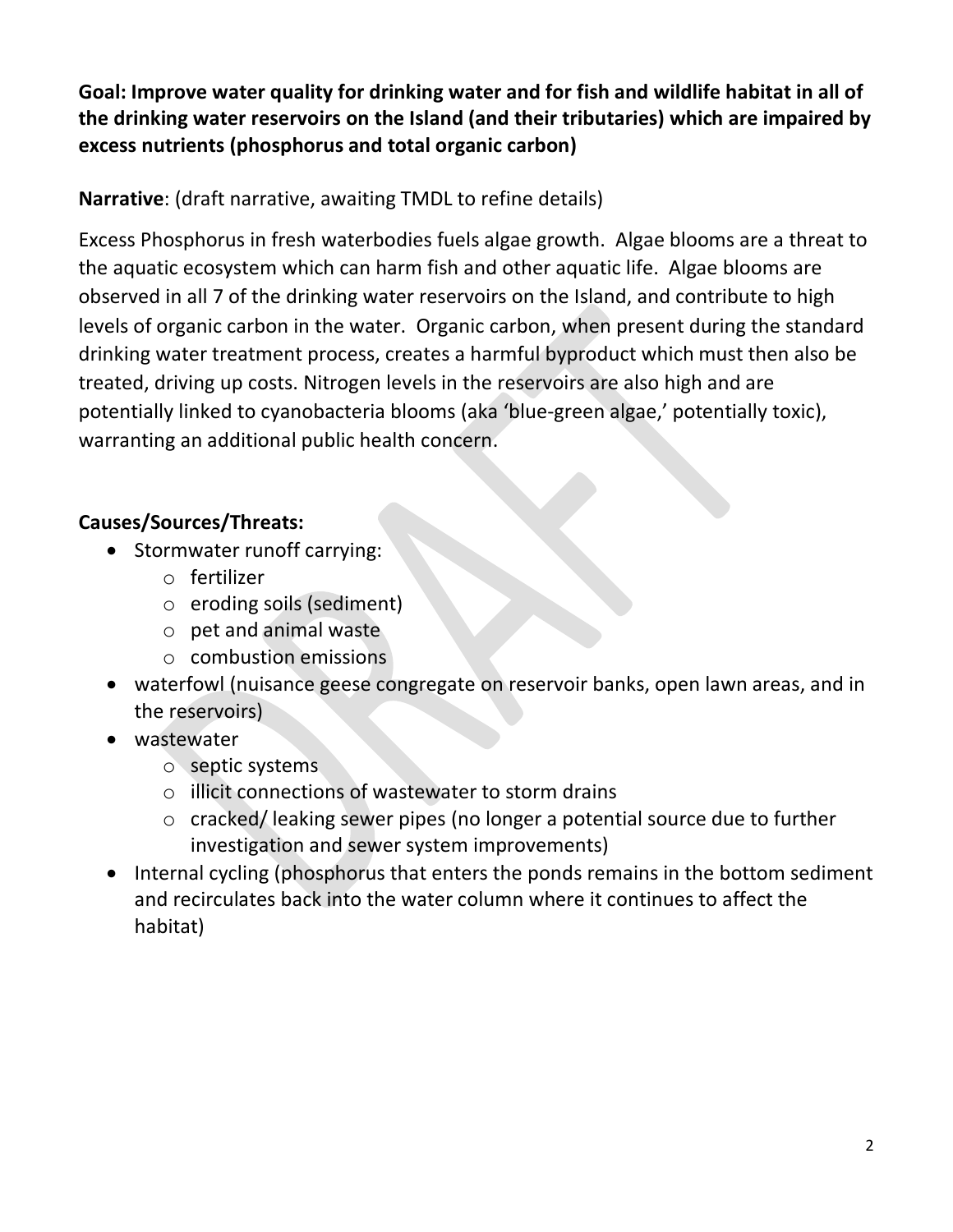#### **Goal: Improve coastal water quality for swimming at areas frequently closed due to bacteria after storm events**

#### **Narrative**:

Some designated swimming areas around the Island must be periodically closed to swimming, because they exceed the water quality public health safety standards for bacteria (usually following a stormwater event?). (There are also private beach areas that the State does not test).

Public areas of frequent closures are:

- Easton's Beach and Atlantic Beach Club
- Third Beach and Peabody's
- Fort Adams and Kings Park beaches
- Bailey's and Hazard beaches

# **Where does the bacteria come from? Causes/Sources/Threats:**

- stormwater runoff carrying:
	- o pet waste
	- o wildlife/ waterfowl waste
- wastewater
	- o combined sewer and stormdrain pipe overflows (CSO's) (Newport)
	- o inflow and infiltration induced overflows to manholes or pump stations
	- o cracked/ leaking sewer pipes (Middletown, Newport)
	- o illicit connections to stormdrains
	- o failing septic systems (any not connected to sewer?)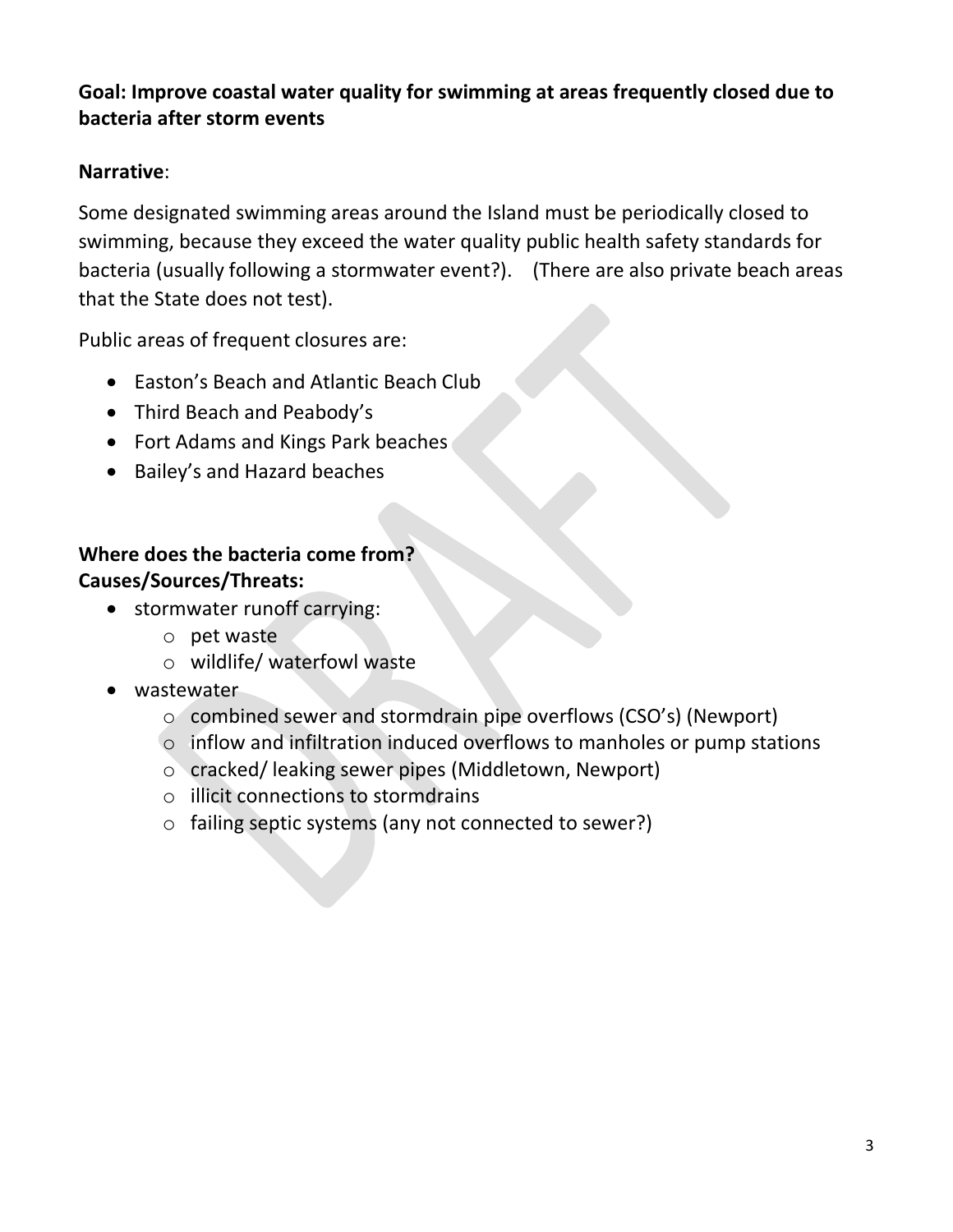**Goal: Eliminate the public health threat of contamination from untreated wastewater to shellfishing areas, which has caused permanent closures of this resource around Portsmouth.** 

### **Narrative**:

Some designated shellfishing areas around the Island are permanently closed to shellfishing because the water quality is threatened by wastewater discharges and leakages. Untreated wastewater escaping into the environment from any source is prohibited and must be addressed.

These areas are around the northern end of Portsmouth at densely developed areas dependent on on-site septic systems.

# **Causes/Sources/Threats:**

- wastewater
	- o failing and substandard septic systems
	- o illicit connections of wastewater to stormdrains
	- o [the primary threat around Portsmouth Cove, Portsmouth Park, and Island Park identified in the Sakonnet River – Portsmouth Park and The Cove – Island Park TMDL (2005) are from observed high bacteria levels from pipes and groundwater seepages, and from a history of septic system problems in the area. A swimming advisory is also in place at the beaches in this area due to this public health threat.]
	- o [the primary sources around Common Fence Point identified in the Mt. Hope Bay TMDL (2010) are wastewater treatment plants in Massachusetts which discharge into Mt. Hope Bay. However, this area also has a high density of old septic systems close to the coast, which had a history of failed systems and which was recommended to be sewered in the near future at that time, but which did not happen.]
- pet waste could also be entering the water where high bacteria has been observed
- (wildlife/ waterfowl -any places where geese are a problem in this area?)
- (Also, Founder's Brook, which flows into this shellfish growing area, is impaired due to bacteria, which may or may not be a contributing source to Mt. Hope Bay)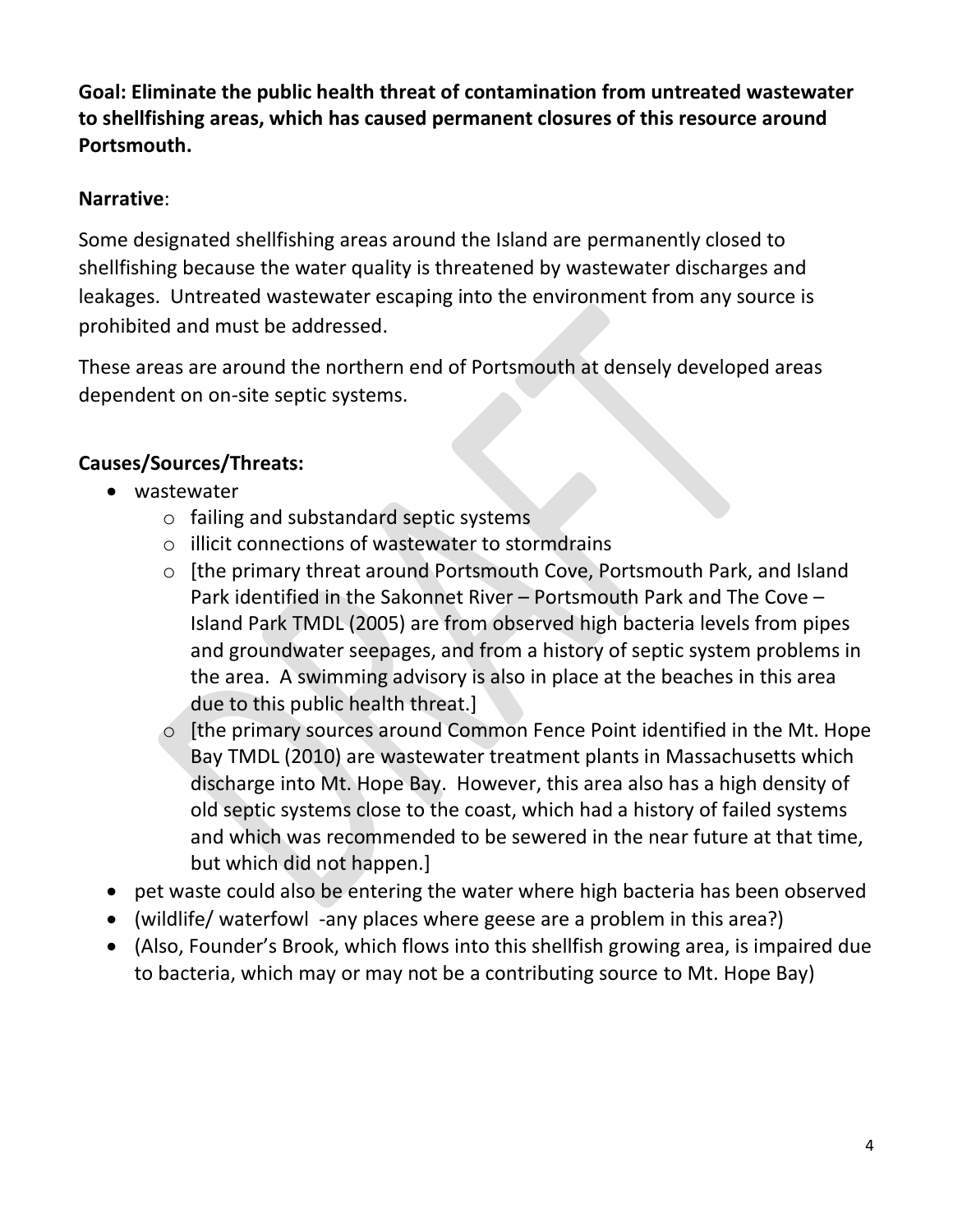# **Goal: Improve water quality for fish and wildlife habitat in the non-drinking water freshwater ponds, which are impaired by excess phosphorus**

**Narrative**: Four freshwater ponds on the island are listed as impaired for fish and wildlife habitat due to excess phosphorus. Excess phosphorus can cause algae blooms which can lead to low oxygen conditions, posing a threat to fish and other aquatic life. Additionally, some types of blue-green algae produce a toxin, which is harmful to humans and pets, which is of growing concern.

Affected waterbodies: the two Melville Ponds in Portsmouth, and Lily Pond and Almy Pond in Newport.

#### **Causes/Sources/Threats:**

- Stormwater runoff : (includes lawn watering and irrigation)
	- o Pet waste
	- o Fertilizer (lawns)
	- o Waterfowl/wild animal and bird waste (direct deposits in ponds by wading waterfowl and land deposits washed in stormwater runoff or lawn watering)
	- o Eroding sediments (Phosphorus binds to sediment and travels with it)
	- o Vehicle exhaust and combustion of fossil fuels
- Wastewater: leaking sewer lines, failing septic systems, illicit connections to storm drains (don't know if any exist around Melville ponds- need to check)
- Recirculation of excess phosphorus from pond bottom sediment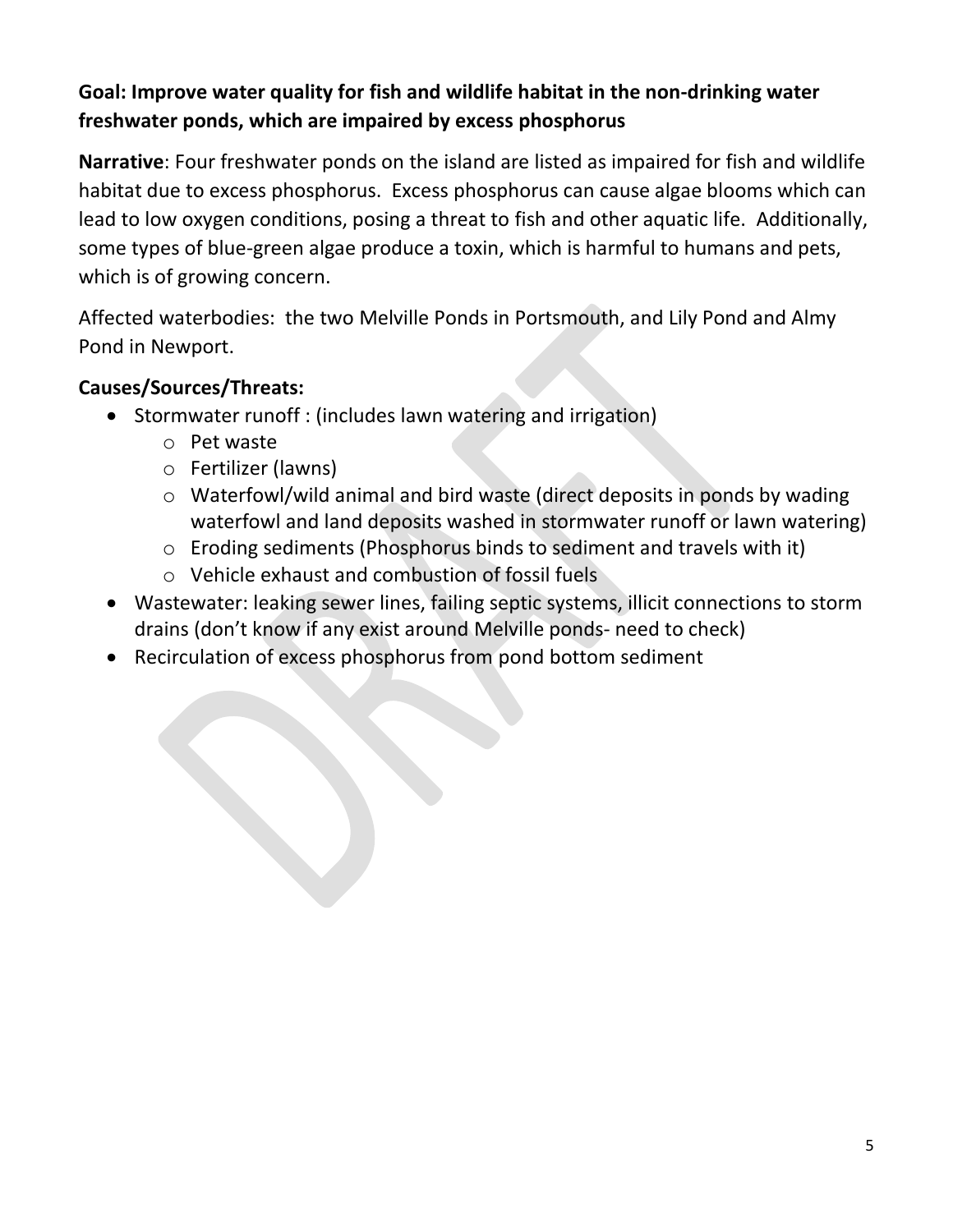**Goal: Protect and restore freshwater wetlands, streams, and their buffers and floodplains for fish and wildlife habitat and drinking water quality, and as a resiliency strategy for riverine flooding and climate change impacts.**

**Narrative**: Freshwater wetlands, along with their protective buffers, provide significant and economically valuable contributions to clean water, flood protection, recreation, scenic beauty, and wildlife habitat. They provide critical habitat for many of Rhode Island's rare and threatened wildlife species; and are among the most productive natural systems regionally and worldwide. Wetlands also have a fairly significant role in storing excess carbon from the atmosphere.

Protection and restoration of naturally vegetated buffers around wetlands and along rivers, streams, and ponds provides multiple resource protection benefits, including resiliency from flooding and a changing climate, in addition to water quality protection and wildlife habitat. Naturally braided or meandering stream beds provide increased capacity, lag time, and drag, thereby reducing erosion and flood impacts down-stream.

Locations: island-wide (maybe prioritize by opportunity, public land, and ability to address down-stream impacted areas. What do stakeholders say?)

**Causes/Sources/Threats:** Stressors to Viability of Freshwater Wetlands, Riparian Buffers, and streams:

- Loss of vegetated buffer adjacent to waterbody or wetland (called a 'riparian' buffer)
- Degradation of freshwater wetlands and streams due to physical and hydrologic alteration (e.g., filling, vegetation removal, ditching, draining, or channelization)
- substandard stream crossings (i.e., undersized or perched road culverts)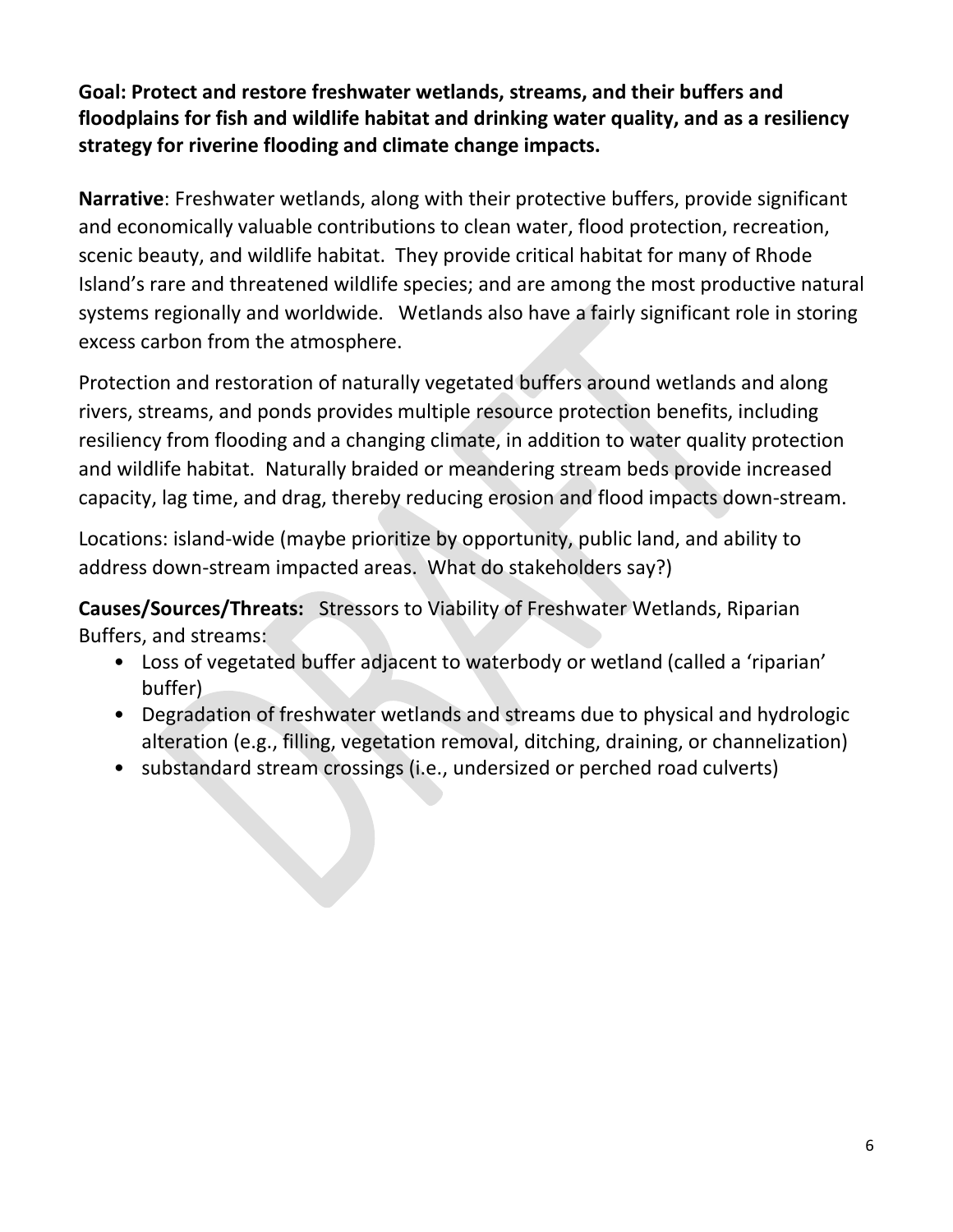**Goal: Protect and restore coastal wetlands and marsh migration areas for fish and wildlife habitat and as a resiliency strategy for coastal flooding, sea level rise, and climate change.**

**Narrative**: Coastal salt marshes, along with their protective buffers, provide significant and economically valuable contributions to clean water, flood and storm surge protection, recreation, scenic beauty, and wildlife habitat. They provide critical habitat for many of Rhode Island's rare and threatened wildlife species; and are among the most productive natural systems regionally and worldwide. In the coastal zone, high productivity supports the food chains that subsequently support the fish and shellfish industries. Coastal wetlands also have a fairly significant role in storing excess carbon from the atmosphere ('blue carbon').

Protection and restoration of naturally vegetated buffers around wetlands and coastal ponds provides multiple resource protection benefits, including resiliency from coastal flooding and a changing climate, in addition to water quality protection and wildlife habitat. As sea level rises, protecting and providing areas for salt marshes to naturally migrate inland can allow these resource areas to continue to provide critical services for us and for future generations.

Locations: (no specific areas identified yet. Get stakeholder input on priorities.)

**Causes/Sources/Threats:** Stressors to viability of coastal wetlands, buffers, and migration areas:

- Loss of vegetated buffer adjacent to waterbody or wetland (called a 'riparian' buffer)
- Degradation of salt marsh wetlands due to physical and hydrologic alteration (ditching/ tile drainage/ crossings)
- Degradation of coastal wetlands/marshes due to rate of sea level rise
- Degradation of coastal wetlands/marshes due to stormwater (freshwater) inundation (not sure how much of a problem this is in this watershed)
- Loss of coastal wetlands/marshes as sea level rises due to barriers to natural migration
- Damage to coastal wetlands/marshes due to boating (propeller and wake damage) (not sure how much of a problem in this watershed)